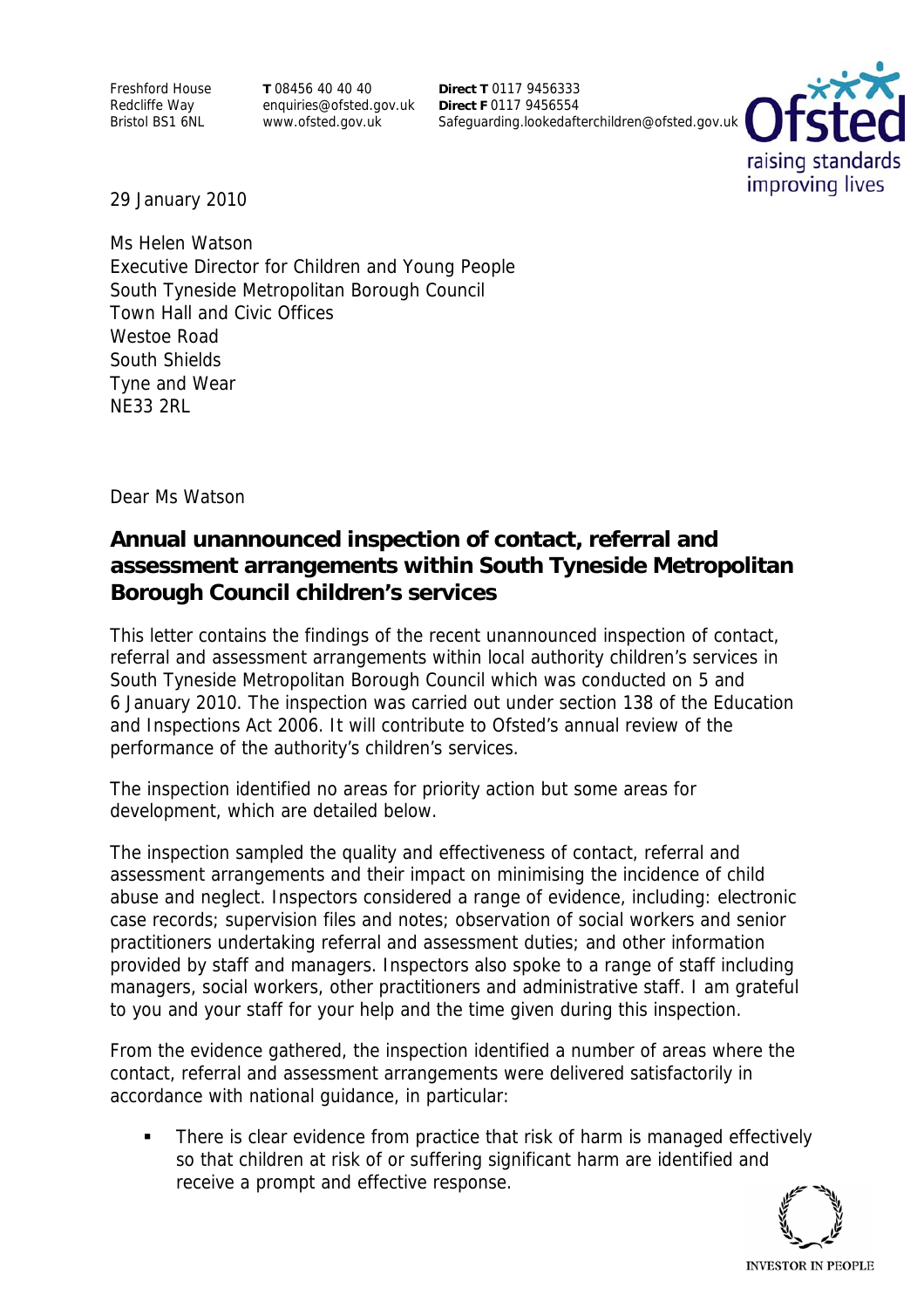

- Management oversight of referral and assessment services is effective, including in relation to those cases where no further action is planned. All decisions are made in accordance with statutory timescales.
- Social workers obtain an holistic picture of children and families by making use of paper files, which are used alongside the electronic Integrated Children's System (ICS). This assists with the production of complicated reports, such as witness statements for the court, allowing information to be more easily retrieved and collated.
- Timescales for assessments are improving, despite an increasing volume of work, and are generally in line with or better than those of statistical neighbours.
- Thresholds for access to children's social care services are well understood and operate effectively across partner agencies. This enables children to be referred appropriately and receive a service.
- Administrative staff, customer service staff, social work assistants and social workers work well together to support appropriate information gathering and analysis of information to inform assessment decisions.
- All children and young people who require an allocated social worker have one. Clear processes are in place to ensure that cases are well monitored during transfer processes.
- Appropriate consideration of equality and diversity issues is evident in most core assessments. For example, the assessment of an asylum seeking child from a South East Asian country for a private fostering arrangement was undertaken in an informed, sensitive and thorough way taking account of all relevant factors.
- The use of the common assessment framework (CAF) is increasing through the close links between the CAF co-ordinator, the duty team and the care planning teams; this is helping some families to receive appropriate services outside of a statutory framework.
- Systems for auditing case files are satisfactory and management oversight is effective in identifying any delays or difficulties in progressing cases.
- The work of the referral and assessment team is monitored and audited through the Local Safeguarding Children Board performance management group. For example, the group examined and commented on the annual return of child protection statistics to the government and this prompted a re-examination of systems by the referral and assessment service managers.
- Children and young people are always seen as part of assessments; their views are elicited and are taken into account in planning a service intervention for them.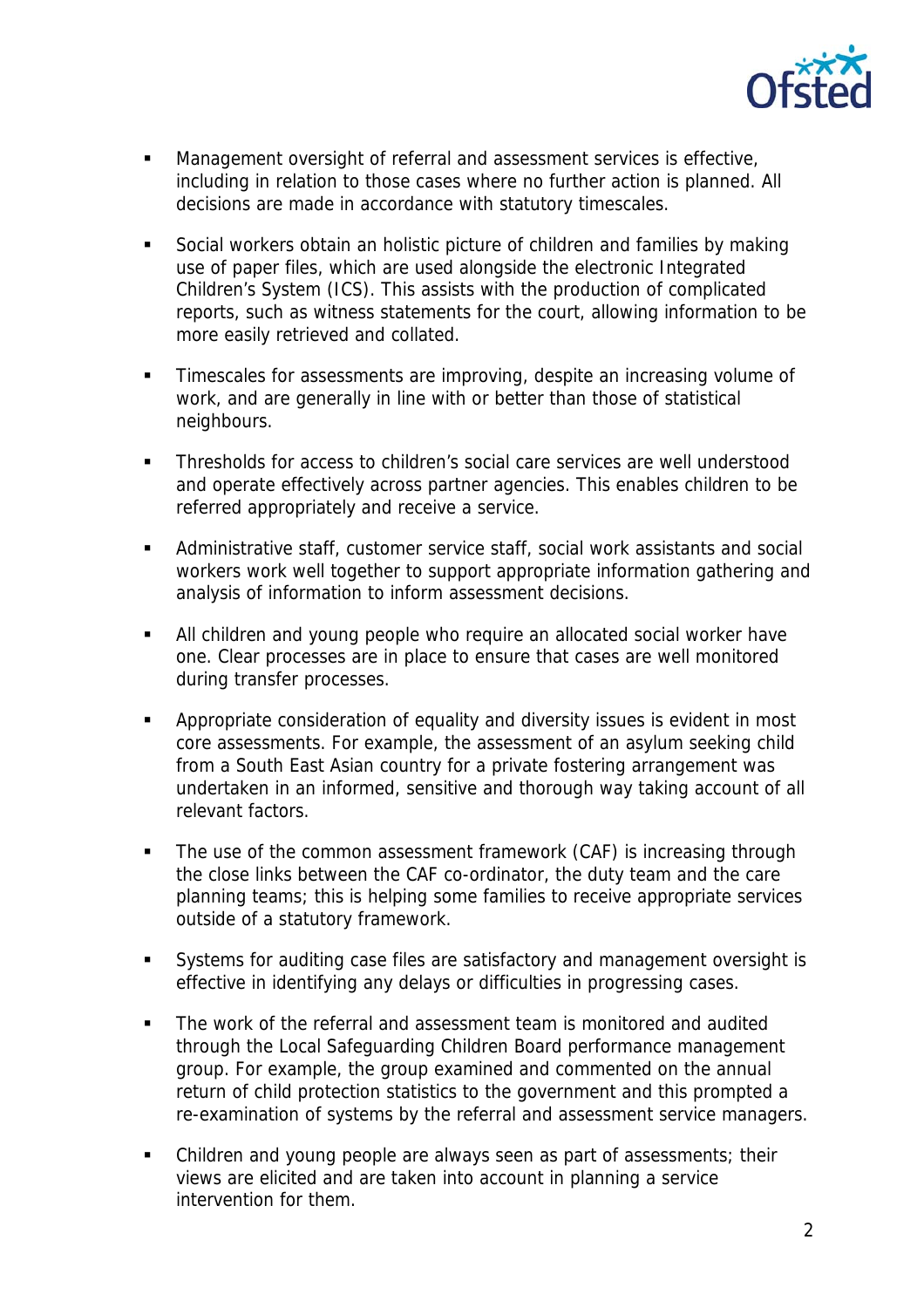

 Programmes involving statutory and voluntary agencies to tackle the high level of domestic violence in the area are working well to support victims and work with perpetrators, lessening the risks to children in their homes.

From the evidence gathered, the following strengths and areas for development were also identified:

| <b>Strengths</b> |  |
|------------------|--|
|                  |  |

- Core assessments and initial children protection conference reports are of good quality and well structured with clear analysis leading to appropriate plans for children and young people.
- A system is in place to seek feedback from families who have received a service from the referral and assessment team and action is taken to improve the services in response to this feedback.
- Good workforce planning supported by a well developed culture of teamwork and management support ensures that the referral and assessment service is delivered by a stable, committed and enthusiastic workforce. Staff work effectively to offer a good service to vulnerable children. The small numbers of vacancies are covered by experienced agency social workers.
- Staff report good informal and formal supervision and support; there has been clear progress in improving the quality of supervision and supervision files since the Joint Area Review and this is monitored through an audit process.
- All staff have good access to training and development opportunities to enable them to offer a high quality service for children and families. The council operates an effective scheme to train unqualified staff as social workers and is part of the government's pilot scheme for newly qualified social workers.
- There is ample evidence of good partnership working across all key agencies in the borough, facilitating an holistic service to safeguard children; in particular, there is very good joint working with the local police helping to keep children, vulnerable adults and staff safe.
- The current referral and assessment service management team is strong and provides clear management and leadership which are delivering improvements in the service.
- The out of hours service, based alongside the referral and assessment team, is good with a very experienced staff group providing effective intervention based on local knowledge and local networks; liaison with daytime teams is very good.